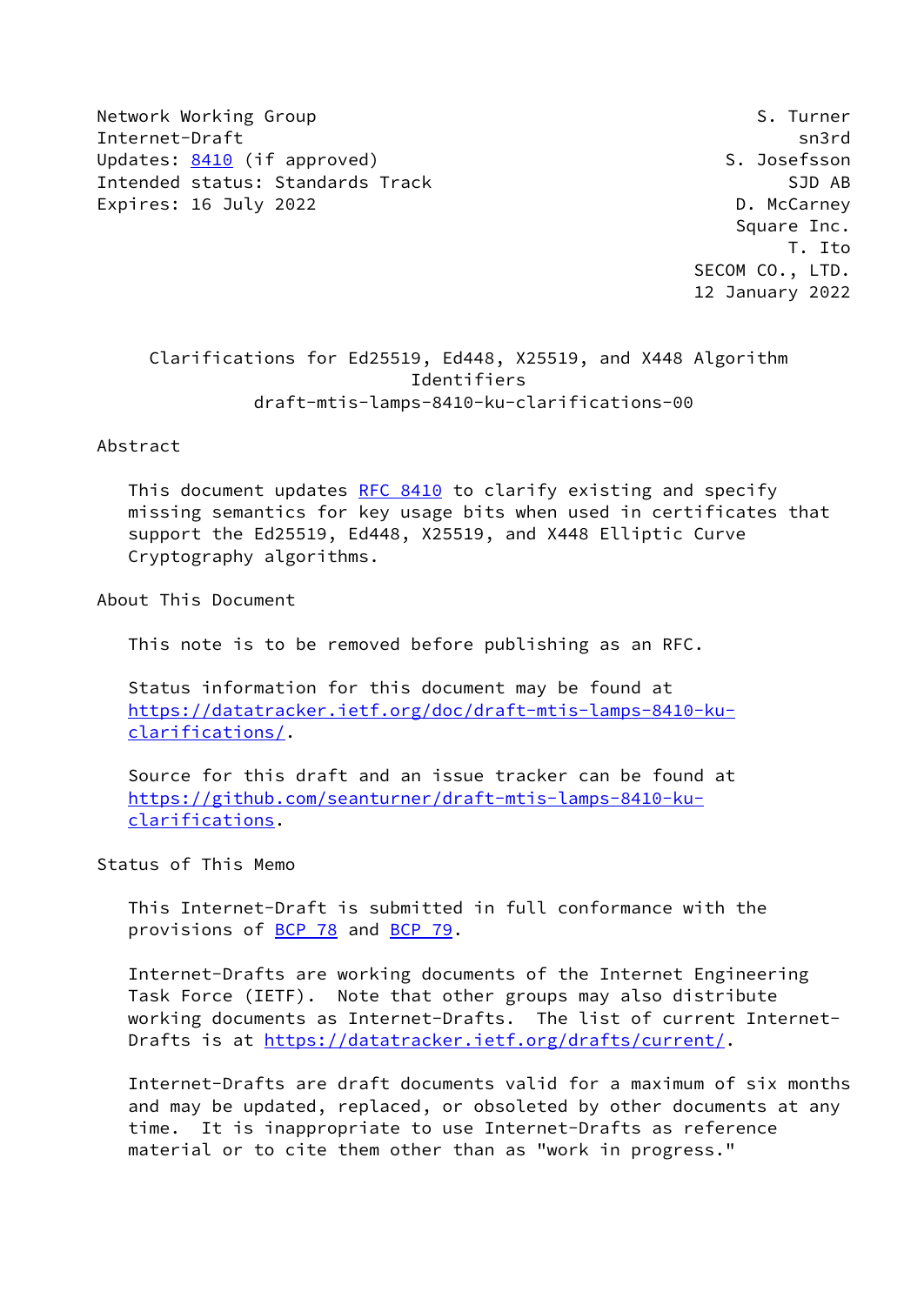<span id="page-1-1"></span>Internet-Draft curve25519, curve448 ECC Clarifications January 2022

This Internet-Draft will expire on 16 July 2022.

Copyright Notice

 Copyright (c) 2022 IETF Trust and the persons identified as the document authors. All rights reserved.

This document is subject to **[BCP 78](https://datatracker.ietf.org/doc/pdf/bcp78)** and the IETF Trust's Legal Provisions Relating to IETF Documents ([https://trustee.ietf.org/](https://trustee.ietf.org/license-info) [license-info](https://trustee.ietf.org/license-info)) in effect on the date of publication of this document. Please review these documents carefully, as they describe your rights and restrictions with respect to this document. Code Components extracted from this document must include Revised BSD License text as described in Section 4.e of the [Trust Legal Provisions](https://trustee.ietf.org/license-info) and are provided without warranty as described in the Revised BSD License.

## Table of Contents

| <u>3</u> . New <u>Section 5</u> for <u>RFC 8410</u> 3 |  |
|-------------------------------------------------------|--|
|                                                       |  |
|                                                       |  |
|                                                       |  |
| 6.1. Normative References 4                           |  |
| 6.2. Informative References 5                         |  |
|                                                       |  |
|                                                       |  |

## <span id="page-1-0"></span>[1](#page-1-0). Introduction

 [RFC8410] specifies the syntax and semantics for the Subject Public Key Information field in certificates that support Ed25519, Ed448, X25519, and X448 Elliptic Curve Cryptography (ECC) algorithms. As part of these semantics, it defines what combinations are permissible for the values of the key usage extension [[RFC5280](https://datatracker.ietf.org/doc/pdf/rfc5280)]. [[RFC8410](https://datatracker.ietf.org/doc/pdf/rfc8410)] did not define what values are not permissible nor did it refer to keyEncipherment or dataEncipherment. [[ERRATA](#page-4-5)] has also been submitted to clarify that keyCertSign is always set in certification authority certificates. To address these changes, this document replaces Section [5 of \[RFC8410\]](https://datatracker.ietf.org/doc/pdf/rfc8410#section-5) with [Section 3](#page-2-2).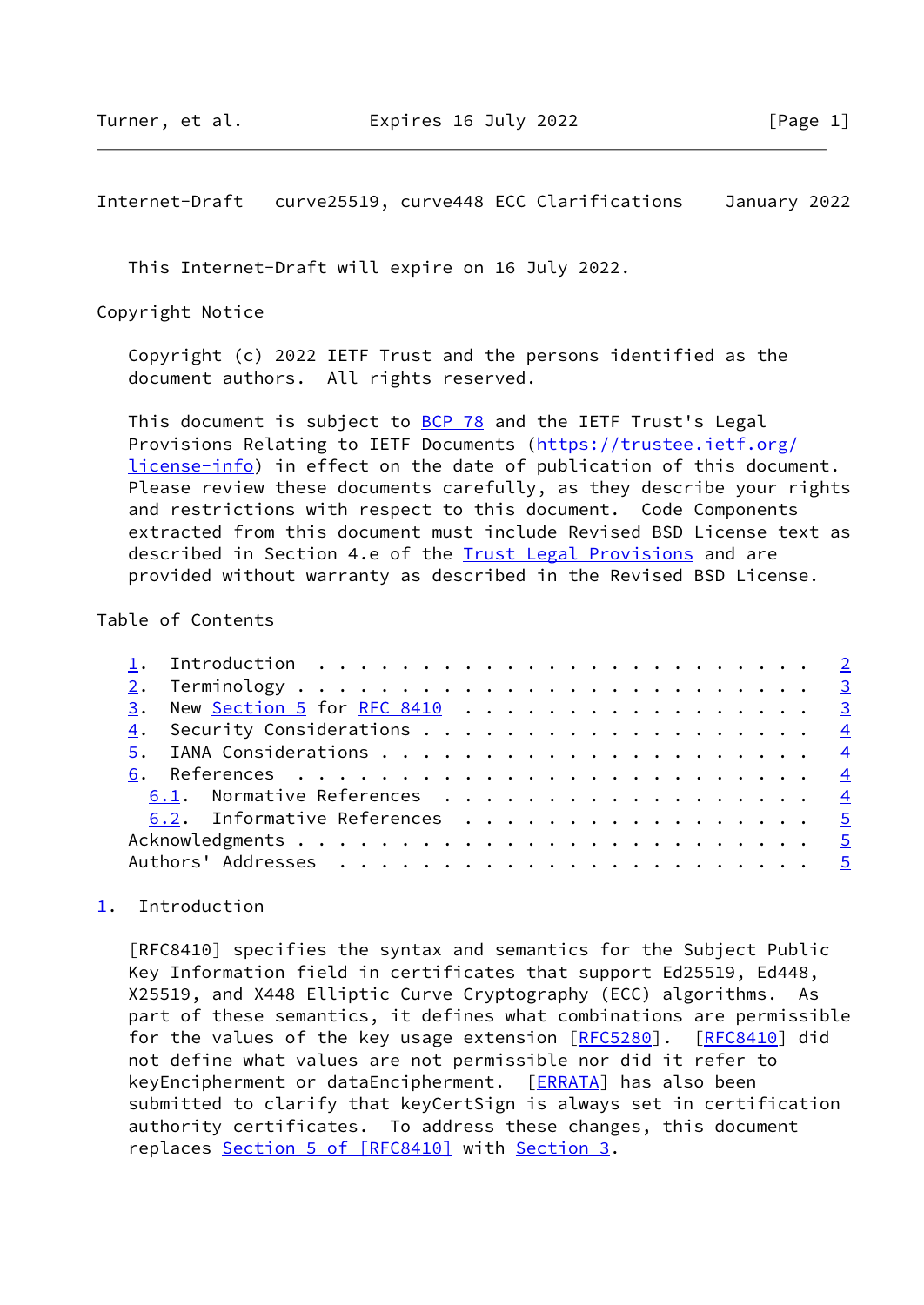Turner, et al. **Expires 16 July 2022** [Page 2]

<span id="page-2-1"></span>Internet-Draft curve25519, curve448 ECC Clarifications January 2022

## <span id="page-2-0"></span>[2](#page-2-0). Terminology

 The key words "MUST", "MUST NOT", "REQUIRED", "SHALL", "SHALL NOT", "SHOULD", "SHOULD NOT", "RECOMMENDED", "NOT RECOMMENDED", "MAY", and "OPTIONAL" in this document are to be interpreted as described in [BCP 14](https://datatracker.ietf.org/doc/pdf/bcp14) [\[RFC2119](https://datatracker.ietf.org/doc/pdf/rfc2119)] [\[RFC8174](https://datatracker.ietf.org/doc/pdf/rfc8174)] when, and only when, they appear in all capitals, as shown here.

<span id="page-2-2"></span>[3](#page-2-2). New [Section 5](#page-4-0) for [RFC 8410](https://datatracker.ietf.org/doc/pdf/rfc8410)

 The intended application for the key is indicated in the keyUsage certificate extension.

 If the keyUsage extension is present in a certificate that indicates id-X25519 or id-X448 in SubjectPublicKeyInfo, then the following MUST be present:

keyAgreement;

one of the following MAY also be present:

```
 encipherOnly; or
decipherOnly;
```
and the following MUST NOT be present:

 digitalSignature; nonRepudiation; keyEncipherment; dataEncipherment; keyCertSign; and cRLSign.

 If the keyUsage extension is present in an end-entity certificate that indicates id-Ed25519 or id-Ed448 in SubjectPublicKeyInfo, then the keyUsage extension MUST contain one or both of the following: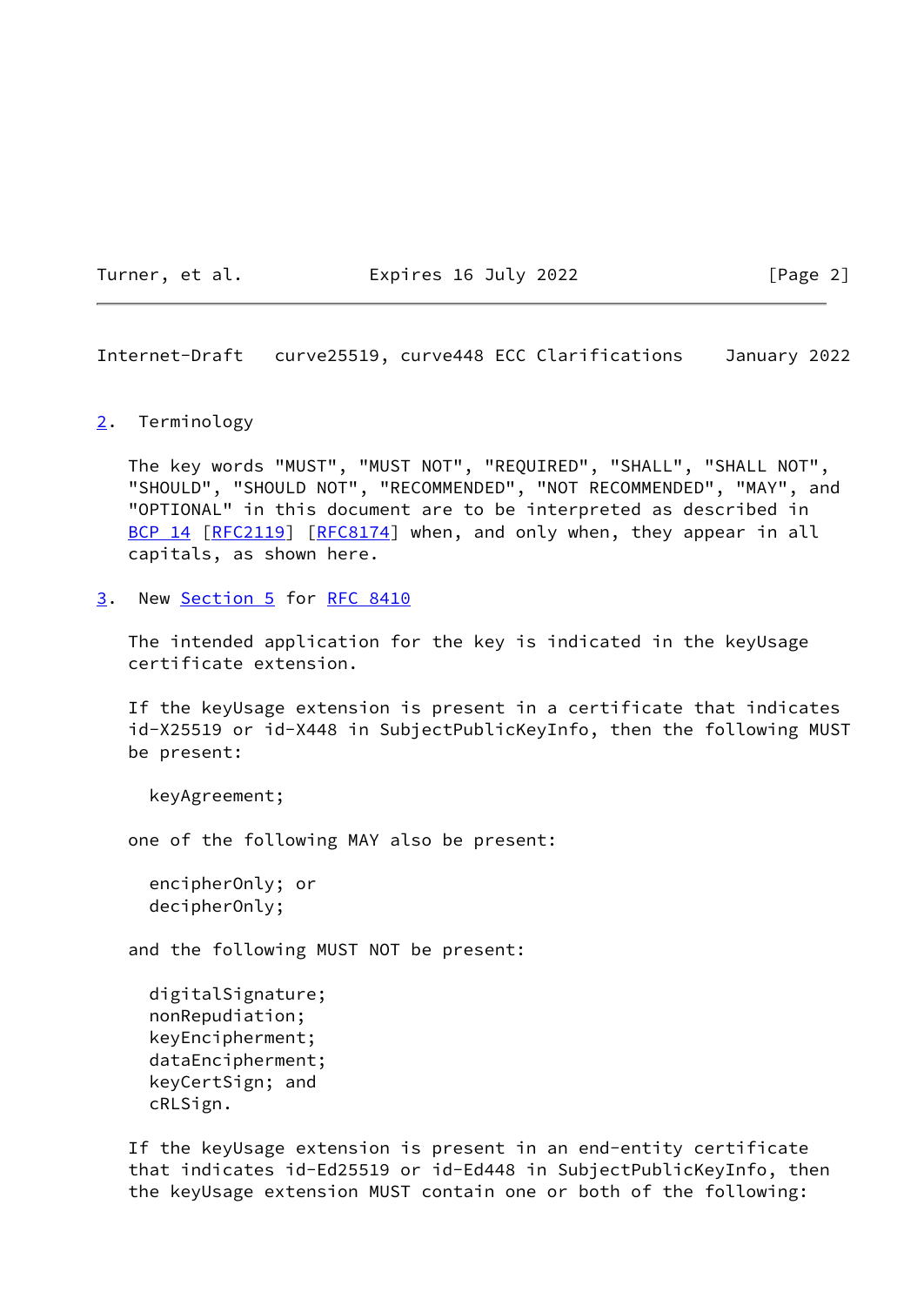<span id="page-3-1"></span> nonRepudiation; and digitalSignature; the following MAY also be present: cRLSign; Turner, et al. **Expires 16 July 2022** [Page 3] Internet-Draft curve25519, curve448 ECC Clarifications January 2022 and the following MUST NOT be present: keyEncipherment; dataEncipherment; keyAgreement; keyCertSign; encipherOnly; and decipherOnly. If the keyUsage extension is present in a certification authority certificate that indicates id-Ed25519 or id-Ed448 in SubjectPublicKeyInfo, then the keyUsage extension MUST contain keyCertSign, and zero, or more of the following: nonRepudiation; digitalSignature; and cRLSign; and the following MUST NOT be present: keyEncipherment; dataEncipherment; keyAgreement; encipherOnly; and decipherOnly. [4](#page-3-0). Security Considerations

<span id="page-3-0"></span>This document introduces no new security considerations beyond those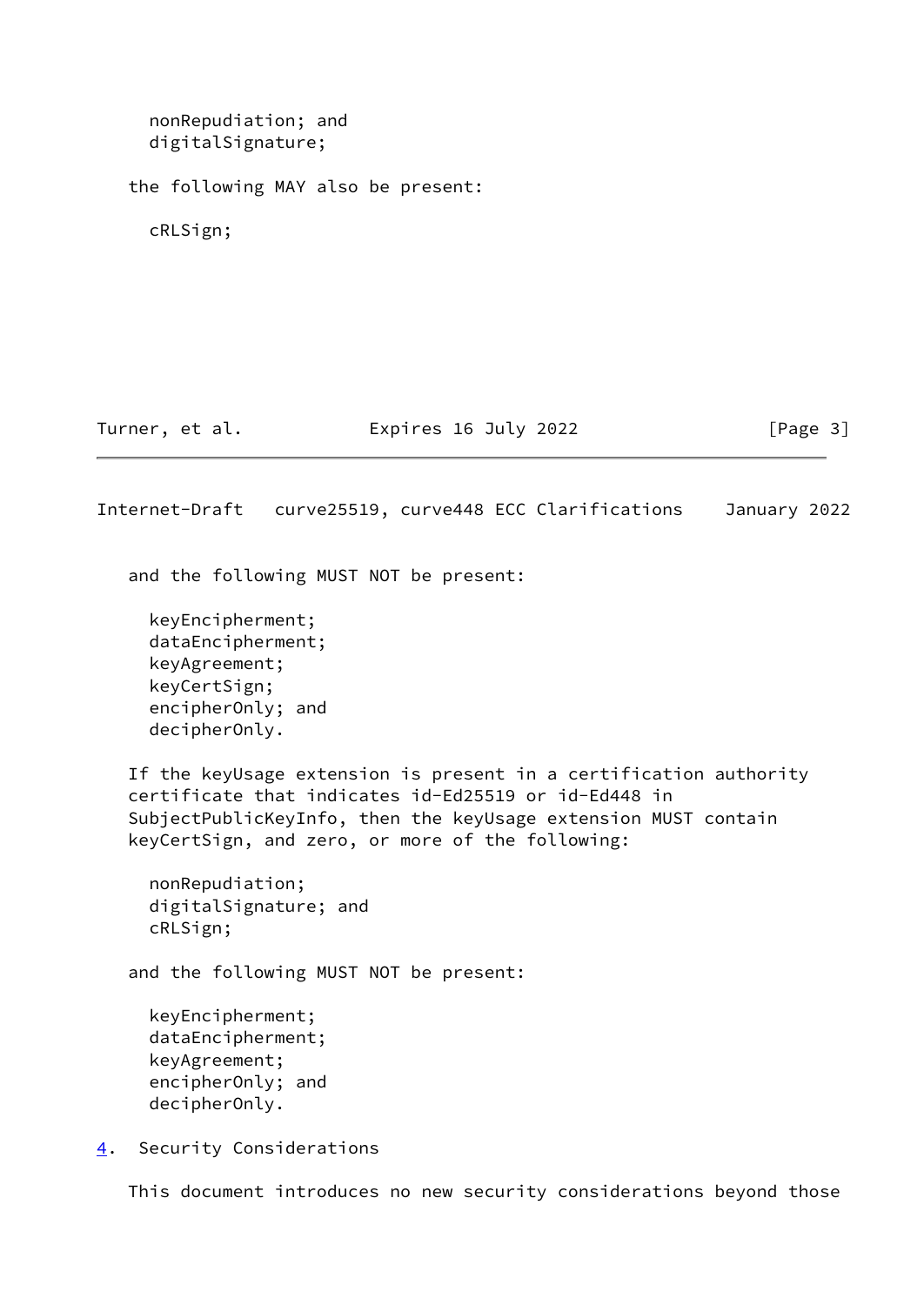found in [\[RFC8410](https://datatracker.ietf.org/doc/pdf/rfc8410)].

<span id="page-4-0"></span>[5](#page-4-0). IANA Considerations

This document has no IANA actions.

- <span id="page-4-1"></span>[6](#page-4-1). References
- <span id="page-4-2"></span>[6.1](#page-4-2). Normative References

 [RFC2119] Bradner, S., "Key words for use in RFCs to Indicate Requirement Levels", [BCP 14](https://datatracker.ietf.org/doc/pdf/bcp14), [RFC 2119](https://datatracker.ietf.org/doc/pdf/rfc2119), DOI 10.17487/RFC2119, March 1997, <<https://www.rfc-editor.org/rfc/rfc2119>>.

Turner, et al. **Expires 16 July 2022** [Page 4]

<span id="page-4-4"></span>Internet-Draft curve25519, curve448 ECC Clarifications January 2022

- [RFC5280] Cooper, D., Santesson, S., Farrell, S., Boeyen, S., Housley, R., and W. Polk, "Internet X.509 Public Key Infrastructure Certificate and Certificate Revocation List (CRL) Profile", [RFC 5280,](https://datatracker.ietf.org/doc/pdf/rfc5280) DOI 10.17487/RFC5280, May 2008, <<https://www.rfc-editor.org/rfc/rfc5280>>.
- [RFC8174] Leiba, B., "Ambiguity of Uppercase vs Lowercase in [RFC](https://datatracker.ietf.org/doc/pdf/rfc2119) [2119](https://datatracker.ietf.org/doc/pdf/rfc2119) Key Words", [BCP 14](https://datatracker.ietf.org/doc/pdf/bcp14), [RFC 8174,](https://datatracker.ietf.org/doc/pdf/rfc8174) DOI 10.17487/RFC8174, May 2017, [<https://www.rfc-editor.org/rfc/rfc8174](https://www.rfc-editor.org/rfc/rfc8174)>.
- [RFC8410] Josefsson, S. and J. Schaad, "Algorithm Identifiers for Ed25519, Ed448, X25519, and X448 for Use in the Internet X.509 Public Key Infrastructure", [RFC 8410](https://datatracker.ietf.org/doc/pdf/rfc8410), DOI 10.17487/RFC8410, August 2018, <<https://www.rfc-editor.org/rfc/rfc8410>>.

<span id="page-4-3"></span>[6.2](#page-4-3). Informative References

<span id="page-4-5"></span> [ERRATA] Liao, L., "Errata 5696", 17 April 2019, <[https://www.rfc-editor.org/errata/eid5696>](https://www.rfc-editor.org/errata/eid5696).

Acknowledgments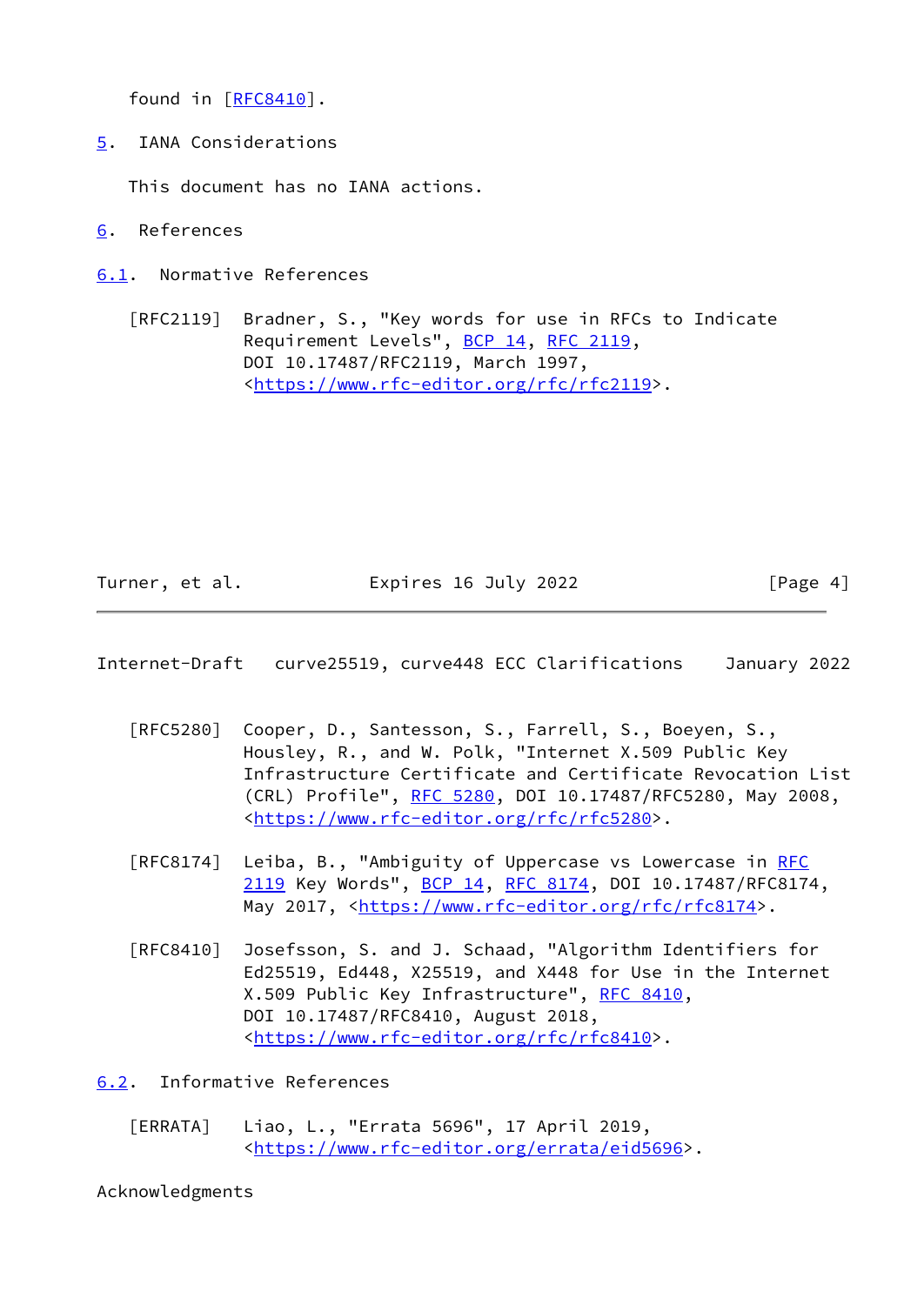TODO acknowledge. Authors' Addresses Sean Turner sn3rd Email: sean@sn3rd.com Simon Josefsson SJD AB Email: simon@josefsson.org Daniel McCarney Square Inc. Email: daniel@binaryparadox.net Tadahiko Ito SECOM CO., LTD.

| Turner, et al. | Expires 16 July 2022 | [Page 5] |
|----------------|----------------------|----------|
|----------------|----------------------|----------|

Internet-Draft curve25519, curve448 ECC Clarifications January 2022

Email: tadahiko.ito.public@gmail.com